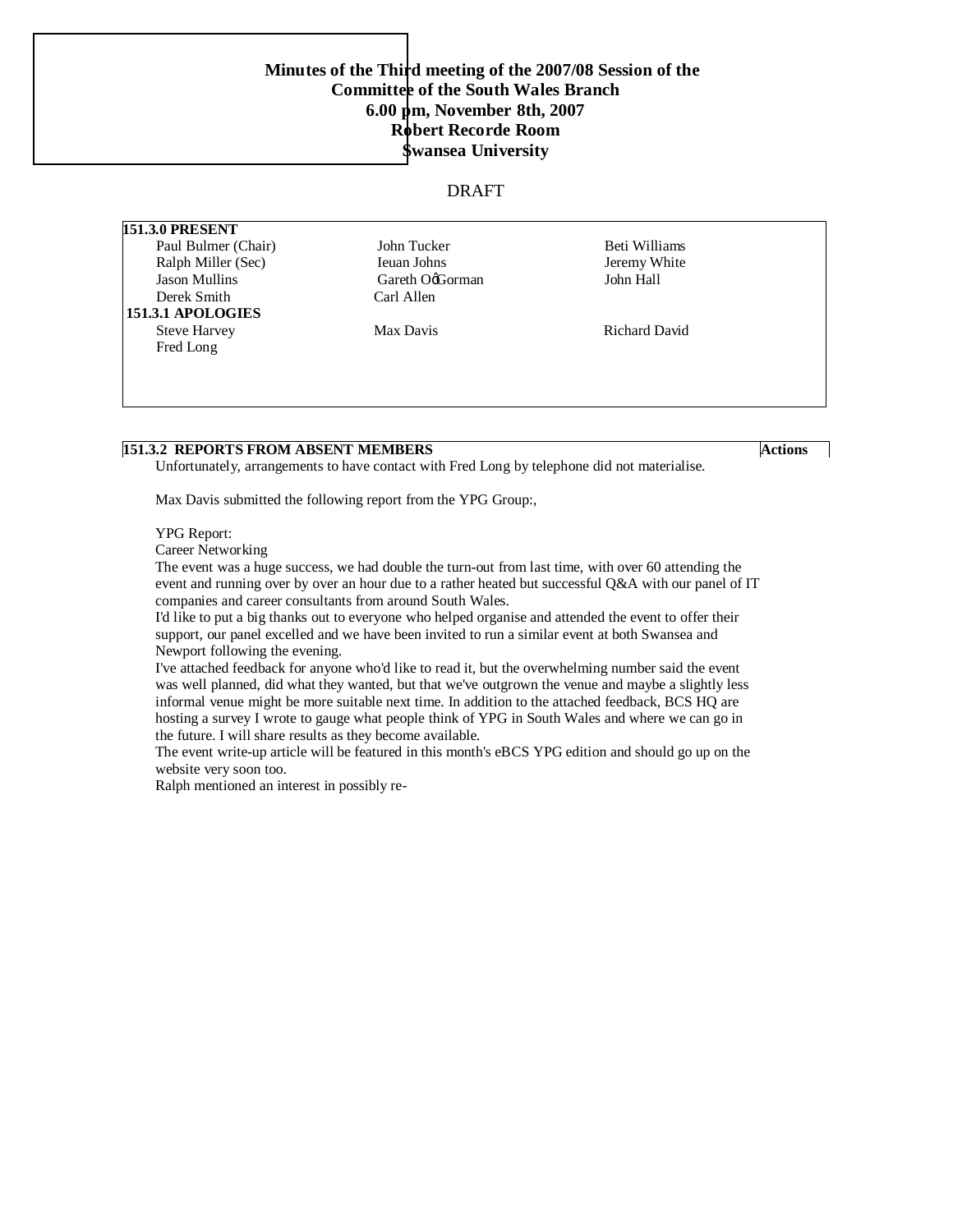|                                 |                                                                                                                                                                                                                                                                                                                                                             | <b>EPUT</b><br>Complete                      | Your complimentary<br>use period has ended.                      | iversities would be much appreciated.                                                                                                                                                                     |                  |
|---------------------------------|-------------------------------------------------------------------------------------------------------------------------------------------------------------------------------------------------------------------------------------------------------------------------------------------------------------------------------------------------------------|----------------------------------------------|------------------------------------------------------------------|-----------------------------------------------------------------------------------------------------------------------------------------------------------------------------------------------------------|------------------|
| <b>Click Here to upgrade to</b> |                                                                                                                                                                                                                                                                                                                                                             |                                              | Thank you for using<br><b>PDF Complete.</b>                      | s to ITWales interview, YPG Congress write-up from<br>need to provide Ieuan with this first).                                                                                                             | IJ               |
|                                 |                                                                                                                                                                                                                                                                                                                                                             | <b>Unlimited Pages and Expanded Features</b> |                                                                  |                                                                                                                                                                                                           |                  |
|                                 |                                                                                                                                                                                                                                                                                                                                                             | Max Davis                                    | Thanks for your time and my apologies for not attending tonight. |                                                                                                                                                                                                           |                  |
|                                 |                                                                                                                                                                                                                                                                                                                                                             | South Wales YPG Representative               |                                                                  |                                                                                                                                                                                                           |                  |
|                                 |                                                                                                                                                                                                                                                                                                                                                             |                                              |                                                                  | For ideas on reducing your carbon footprint visit Yahoo! For Good this month.                                                                                                                             |                  |
|                                 |                                                                                                                                                                                                                                                                                                                                                             |                                              |                                                                  | Max has also started on Terms of Reference for the Students Chapters                                                                                                                                      |                  |
|                                 |                                                                                                                                                                                                                                                                                                                                                             |                                              |                                                                  |                                                                                                                                                                                                           | <b>MD</b>        |
|                                 |                                                                                                                                                                                                                                                                                                                                                             | <b>151.3.3 WELCOME</b>                       |                                                                  | The Committee welcomed Carl Allen from Companies House to the meeting.                                                                                                                                    |                  |
|                                 |                                                                                                                                                                                                                                                                                                                                                             |                                              | <b>151.3.4 MINUTES OF PREVIOUS MEETING</b>                       | The draft minutes of the last meeting were approved, for placing on the Web.                                                                                                                              | IJ               |
|                                 |                                                                                                                                                                                                                                                                                                                                                             |                                              | 151.3.5 MATTERS ARISING FROM MINUTES                             |                                                                                                                                                                                                           |                  |
|                                 |                                                                                                                                                                                                                                                                                                                                                             |                                              |                                                                  | A meeting with the Newport Statisticians and Operations researchers will be included in the Events.                                                                                                       | <b>JW</b>        |
|                                 | Cardiff County Head of IT has moved to Welsh assembly. Agreed that RRM would contact him there<br>to discuss group recruitment. RRM to now progress this topic with new head of it at the county. RRM<br>to ask RD if he would like to rejoin the committee when he retires from his job. All agreed to this<br>proposal. RRM will follow up again. Ongoing |                                              |                                                                  | <b>RRM</b>                                                                                                                                                                                                |                  |
|                                 |                                                                                                                                                                                                                                                                                                                                                             |                                              |                                                                  | The Branches resource project has been re introduced at BCS. Ongoing                                                                                                                                      | <b>RRM</b>       |
|                                 |                                                                                                                                                                                                                                                                                                                                                             |                                              |                                                                  | Options on IT, Computers and the Environment Event. Because of the Green Computing Event in<br>November, I J now considers the environmental effect of computers on operations.                           | IJ               |
|                                 |                                                                                                                                                                                                                                                                                                                                                             |                                              | Analysis of Membership spread in Wales. Ongoing                  |                                                                                                                                                                                                           |                  |
|                                 |                                                                                                                                                                                                                                                                                                                                                             | join us at dinner.                           |                                                                  | CBS to be asked about their attendance at Nov $15th$ meeting. Lyndon Thomas from bt to be invited to                                                                                                      | JM<br><b>RRM</b> |
|                                 |                                                                                                                                                                                                                                                                                                                                                             | North Wales and Chester.                     |                                                                  | BCS in Wales. JT and RRM to progress report on activity so far, then PB to discuss with Chairman                                                                                                          | JT,RRM,<br>PB    |
|                                 |                                                                                                                                                                                                                                                                                                                                                             |                                              | õPITCOMö in Wales; JW to provide contacts.                       |                                                                                                                                                                                                           | <b>JW,RRM</b>    |
|                                 |                                                                                                                                                                                                                                                                                                                                                             |                                              |                                                                  | JT now gathering information on the origins of the Branch. Noel Cox and Rob Delamere to be<br>contacted. Ralph had asked for any history on the Branch held by BCS HQ                                     | <b>RRM</b>       |
|                                 |                                                                                                                                                                                                                                                                                                                                                             |                                              |                                                                  | MBCS at Graduations, Richard French to provide info on other Universities                                                                                                                                 |                  |
|                                 |                                                                                                                                                                                                                                                                                                                                                             | 151.3.6 CORRESPONDENCE                       |                                                                  |                                                                                                                                                                                                           |                  |
|                                 |                                                                                                                                                                                                                                                                                                                                                             | Replies to RRM, please.                      |                                                                  | Invitations for Roger Needham and Lovelace Awards had been sent out to Universities and IHEs.                                                                                                             | <b>RRM,all</b>   |
|                                 |                                                                                                                                                                                                                                                                                                                                                             | Group in Wales.                              |                                                                  | DS had drafted letter to BMA specialist Group for a joint meeting. This was discussed at length.<br>Following successful outcome to the letter, arrangements would be sought to start a Specialist Health | DS               |
|                                 |                                                                                                                                                                                                                                                                                                                                                             | 151.3.7 BRANCH REPORTS                       |                                                                  |                                                                                                                                                                                                           |                  |
|                                 |                                                                                                                                                                                                                                                                                                                                                             | <b>Membership Secretary</b> Report:          | Membership scheme had been resolved.                             | JM reported that difficulty with the transfer of his membership to his Companyos Group                                                                                                                    |                  |
|                                 |                                                                                                                                                                                                                                                                                                                                                             |                                              |                                                                  | Paul reported that he was still seeing what interest there was at Corus for the scheme. Ralph was                                                                                                         |                  |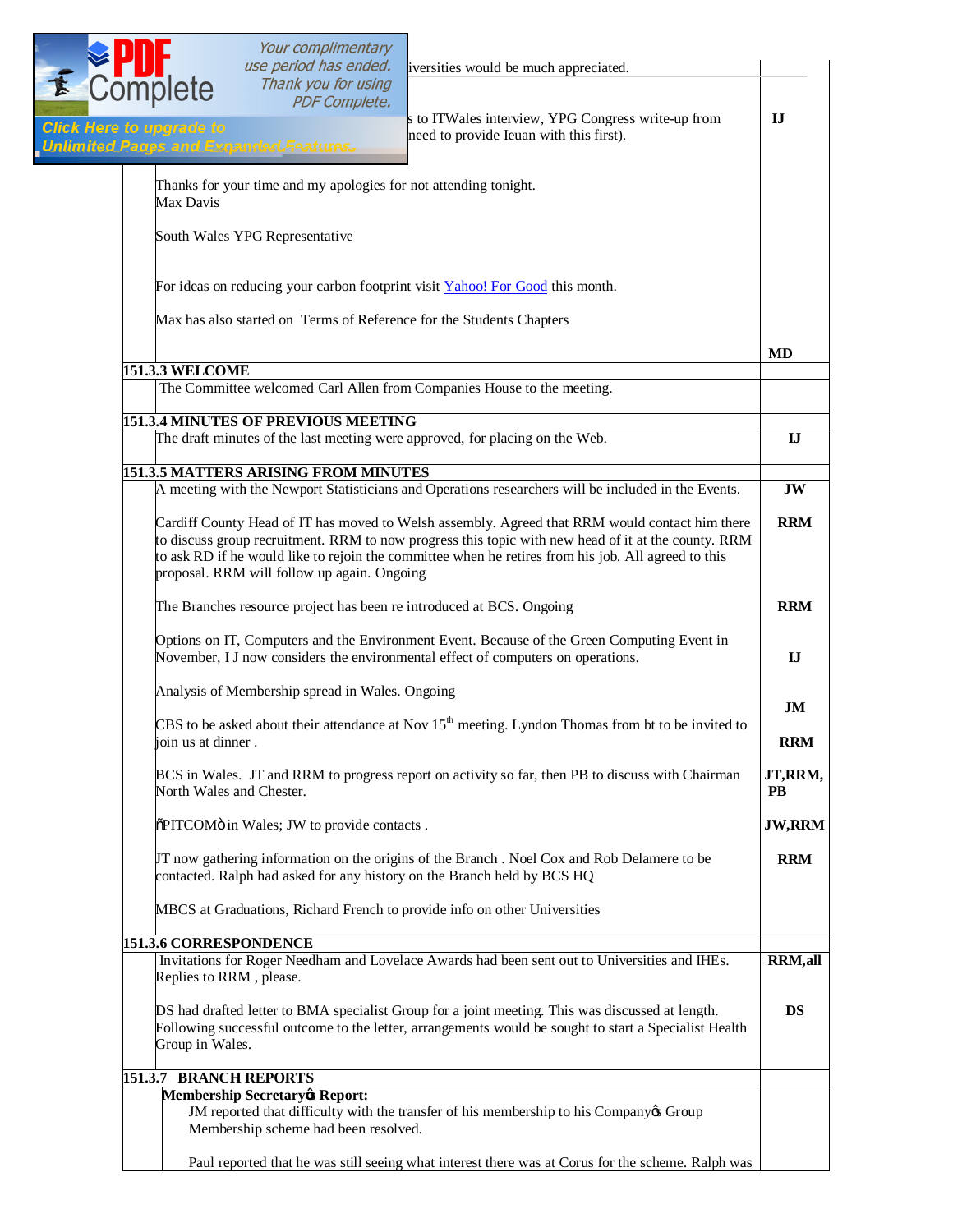| E Complete                                                                                                                                                                                                                                                                                                       | Your complimentary<br>use period has ended.<br>Thank you for using<br><b>PDF Complete.</b>        | ity and at the assembly. Richard French was seeing what                                                                                                                                  |            |
|------------------------------------------------------------------------------------------------------------------------------------------------------------------------------------------------------------------------------------------------------------------------------------------------------------------|---------------------------------------------------------------------------------------------------|------------------------------------------------------------------------------------------------------------------------------------------------------------------------------------------|------------|
| <b>Click Here to upgrade to</b>                                                                                                                                                                                                                                                                                  | <b>Unlimited Pages and Expanded Features</b>                                                      |                                                                                                                                                                                          |            |
|                                                                                                                                                                                                                                                                                                                  |                                                                                                   |                                                                                                                                                                                          |            |
| No further report.<br><b>Treasurer</b> Report:<br>Colin Chivers is investigating difficulties with system, as reported by PB at Branches Conference                                                                                                                                                              |                                                                                                   |                                                                                                                                                                                          |            |
| <b>Chairman's Report:</b>                                                                                                                                                                                                                                                                                        | University at Christmas, as a surprise.                                                           | Certificate to Frank Bott had been welcomed in Aberystwyth. Would be presented at the                                                                                                    |            |
|                                                                                                                                                                                                                                                                                                                  | <b>Branches Board/Council Reports:</b><br>No Further report                                       |                                                                                                                                                                                          |            |
| YPG:<br>See correspondence item<br>GOøG reported that there was work continuing on the Student Chapter concept with Newport,<br>Cardiff and Swansea U Student Computer Societies . On going.<br>Swansea SUCS had offered to involve their idea of their last twenty years with John Tuckerøs<br>History project. |                                                                                                   |                                                                                                                                                                                          | GOøG       |
| <b>Schools:</b><br>No report.                                                                                                                                                                                                                                                                                    |                                                                                                   |                                                                                                                                                                                          | BW         |
| <b>Universities:</b><br>No further report.                                                                                                                                                                                                                                                                       |                                                                                                   |                                                                                                                                                                                          | <b>RRM</b> |
|                                                                                                                                                                                                                                                                                                                  | 151.3.8 2007/2008 Events Programme                                                                |                                                                                                                                                                                          |            |
|                                                                                                                                                                                                                                                                                                                  | The Committee discussed the upcoming events: See attached list<br>Some items for discussion were: |                                                                                                                                                                                          |            |
|                                                                                                                                                                                                                                                                                                                  |                                                                                                   | December- Jeremy arranging with Techniquest, Cardiff with a Planetarium-linked meeting. Leading<br>Space scientist from Aberystwyth to speak on Mars landing project with robot vehicle. |            |
|                                                                                                                                                                                                                                                                                                                  |                                                                                                   | January- Beti and Jeremy have planned IT on Everest event in West Wales.                                                                                                                 |            |
|                                                                                                                                                                                                                                                                                                                  |                                                                                                   | May - History of Computing event. Video recording arrangements to be investigated                                                                                                        |            |
|                                                                                                                                                                                                                                                                                                                  |                                                                                                   |                                                                                                                                                                                          |            |
| 151.3.9                                                                                                                                                                                                                                                                                                          | <b>Welsh Language Website and Welsh Matters</b>                                                   |                                                                                                                                                                                          |            |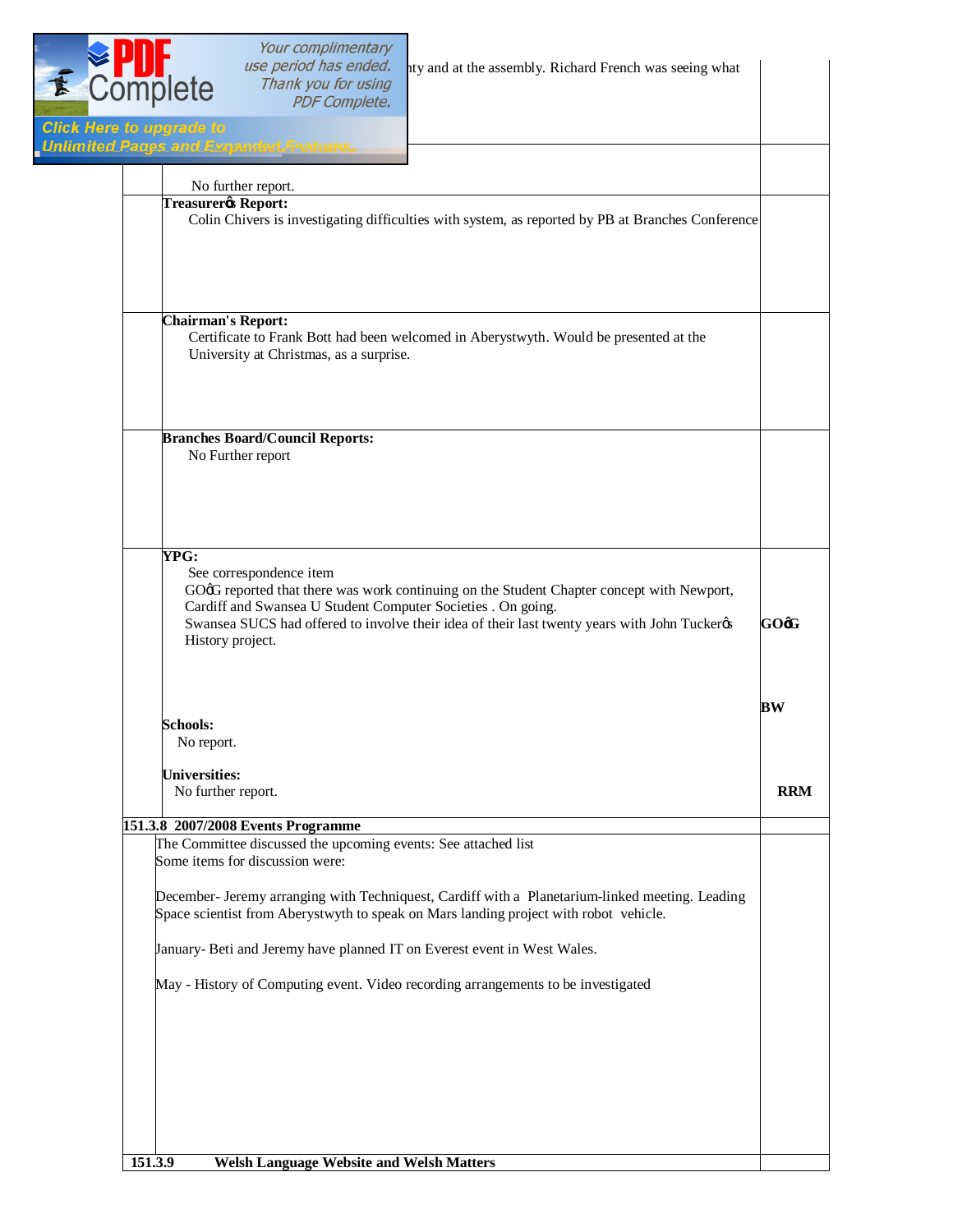

| <b>Inlimited Pages and Expanded Features</b><br>No further action at this meeting                                                                                                                                                                                                                                               |               |
|---------------------------------------------------------------------------------------------------------------------------------------------------------------------------------------------------------------------------------------------------------------------------------------------------------------------------------|---------------|
| 151.3.11 ANY OTHER BUSINESS                                                                                                                                                                                                                                                                                                     |               |
| PB showed the DVD from Aberdeen Branch. It was agreed that this idea could be appropriate for the<br>upcoming History Event, in itself as a record. PB to feed back to HQ                                                                                                                                                       | <b>PB</b>     |
| RRM nominated to Swansea University Court, awaiting confirmation.                                                                                                                                                                                                                                                               |               |
| RM asked for info for bt e-skills meeting to be put on the web and branch email urgently. BW<br>attending.                                                                                                                                                                                                                      | <b>RRM</b>    |
| BW discussed upcoming IT Wales ICT Forum Programme. All invited to attend, contact Beti                                                                                                                                                                                                                                         | JW,IJ         |
| BW announced her invitation from Rachel Burnett to join the strategic panel of the BCS Women¢s<br>Forum. The Committee congratulated Beti on this achievement.                                                                                                                                                                  | <b>BW,all</b> |
| RRM asked for invitations to non-Members to be more vigorously extended in our Event<br>announcements on the web, in the email, and on Notices. Members should be encouraged to bring<br>colleagues and non-Members with temporary access should be clearly encouraged. We should then<br>pick up their details at the meetings | IJ, JW        |
| <b>151.3.12 DATES OF FUTURE MEETINGS</b>                                                                                                                                                                                                                                                                                        |               |
|                                                                                                                                                                                                                                                                                                                                 |               |
|                                                                                                                                                                                                                                                                                                                                 |               |
|                                                                                                                                                                                                                                                                                                                                 |               |
|                                                                                                                                                                                                                                                                                                                                 |               |
|                                                                                                                                                                                                                                                                                                                                 |               |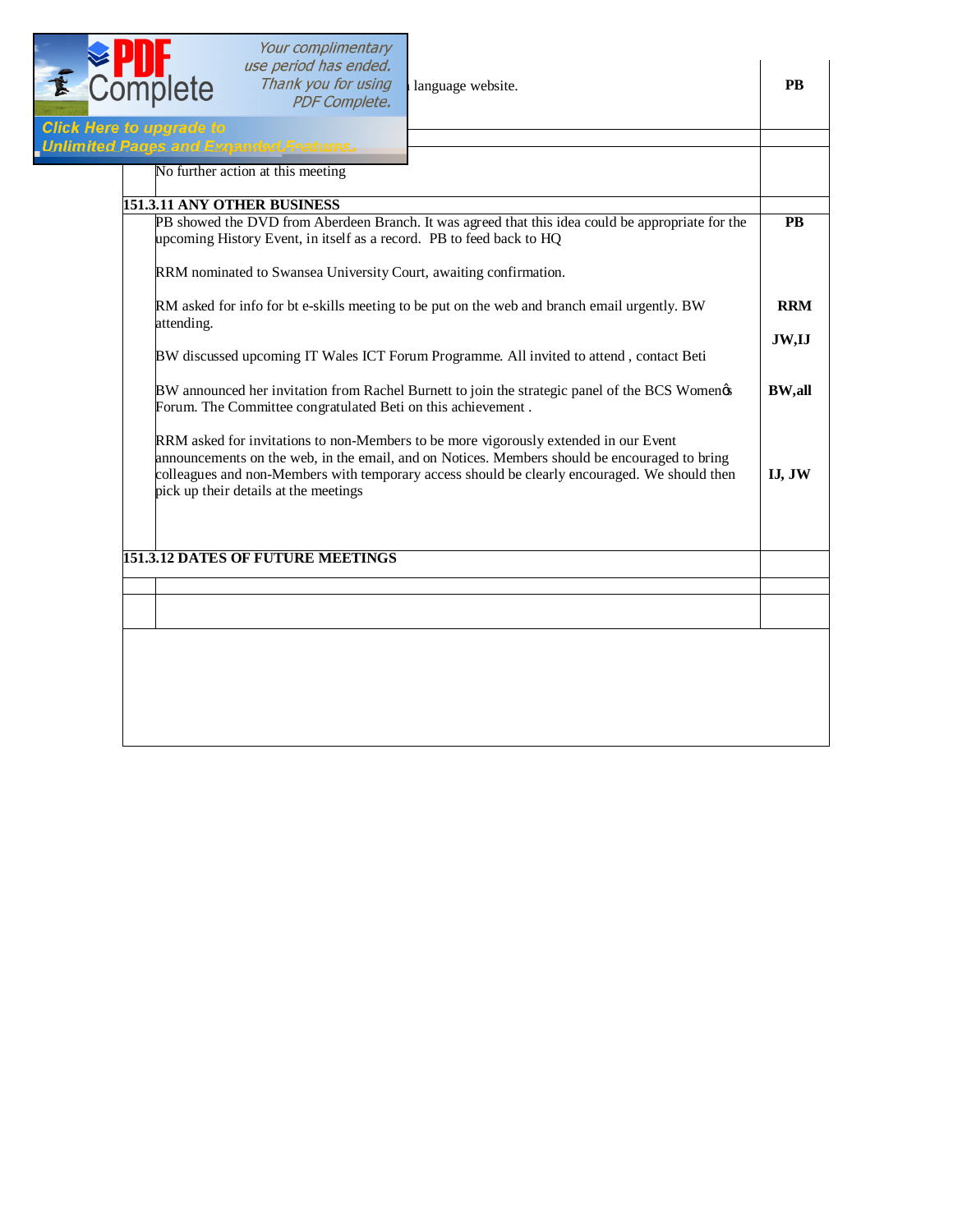

# **Appendix 1 Current Events Planner**

| ck Here to upgrade to<br>limited Pages and Expanded Features |              |                                                                                                                                                                         | Comment                                                                                                                                                                                                                                                                                     |
|--------------------------------------------------------------|--------------|-------------------------------------------------------------------------------------------------------------------------------------------------------------------------|---------------------------------------------------------------------------------------------------------------------------------------------------------------------------------------------------------------------------------------------------------------------------------------------|
| $\overline{1}$ NOV ZUUT                                      | RRM          | peu winnams / <b>True:</b> Green Computing<br><b>Speaker: Richard Barrington</b><br>From: Sun Microsystems<br>Venue: Swansea<br><b>Synopsis:</b>                        | Beti would like to develop a high<br>profile event that would become a<br>regular BCS event at Swansea. This<br>would be the first of these. Beti is<br>currently considering a number of<br>possible topics for this.                                                                      |
| Dec 2007                                                     | JW           | Title: British Computers in Space (Prof Pilger?)<br><b>Speaker:</b><br>From:<br>Venue: Cardiff Techniquest<br><b>Synopsis:</b> Moon landing and Planetarium             | JW has a number of ideas on this<br>topic and will progress them.<br>Need to confirm a venue ASAP.<br>PB needs estimated costs ASAP so<br>that an application for special<br>funding can be made.                                                                                           |
| 16 <sup>th</sup> January 2008                                | Jeremy White | <b>Title: IT on Everest</b><br>Speaker: Jeremy White<br>From:<br>Venue: Coleg Sir Gâr, Llanelli<br>Synopsis: Full details now on the web                                | Repeat the IT in extreme<br>environments presentation Could<br>this be an extra one in the west of<br>the branch.<br>This is also to be on the TV in Oct.<br>about being õOn Everestö                                                                                                       |
| 21 <sup>st</sup> February                                    | DS           | Title: Freud as Real-Time Programmer (Joint Event<br>With The British Psychological Society)<br>Speaker: D Smith<br>From:<br>Venue:<br>Synopsis:                        | Full details now on web site.                                                                                                                                                                                                                                                               |
| Thursday 20 <sup>th</sup><br>March 2008                      | RD & BW      | Title: Entertaining a second life<br>Speaker: TBC<br>From: TBC<br>Venue: Swansea<br><b>Synopsis:</b>                                                                    | This is to be a joint event with IET.<br>A broad topic on computers and<br>entertainment covering topics such<br>as IP/TV, pod casting, Skype, etc.<br>RD to approach organisations such<br>as Sky for a speaker.<br>Both BW and JH said they might be<br>able to help with contacts.       |
| April                                                        | JW           | Title: British Ports<br><b>Speaker:</b><br>From: TBC<br>Venue: Swansea<br><b>Synopsis:</b> Collision avoidance. Goods tracking<br>logistics. Site visit to Cardiff Bay. |                                                                                                                                                                                                                                                                                             |
| <b>May 2008</b>                                              | JT           | <b>Title:</b> AGM and $50^{\text{th}}$ anniversary event<br>Something historical?<br>Speaker: John Tucker<br>From: Swansea<br>Venue: Swansea<br><b>Synopsis:</b>        | Photos<br>Membership input<br>SIG input?<br>PB to resend email to the Branch<br>circulation outlining the event.<br>This event will no longer take place<br>in Oct. New date to be agreed. Feb<br>proposed but a Feb event already<br>planned by D Smith.<br>April or May could be options. |